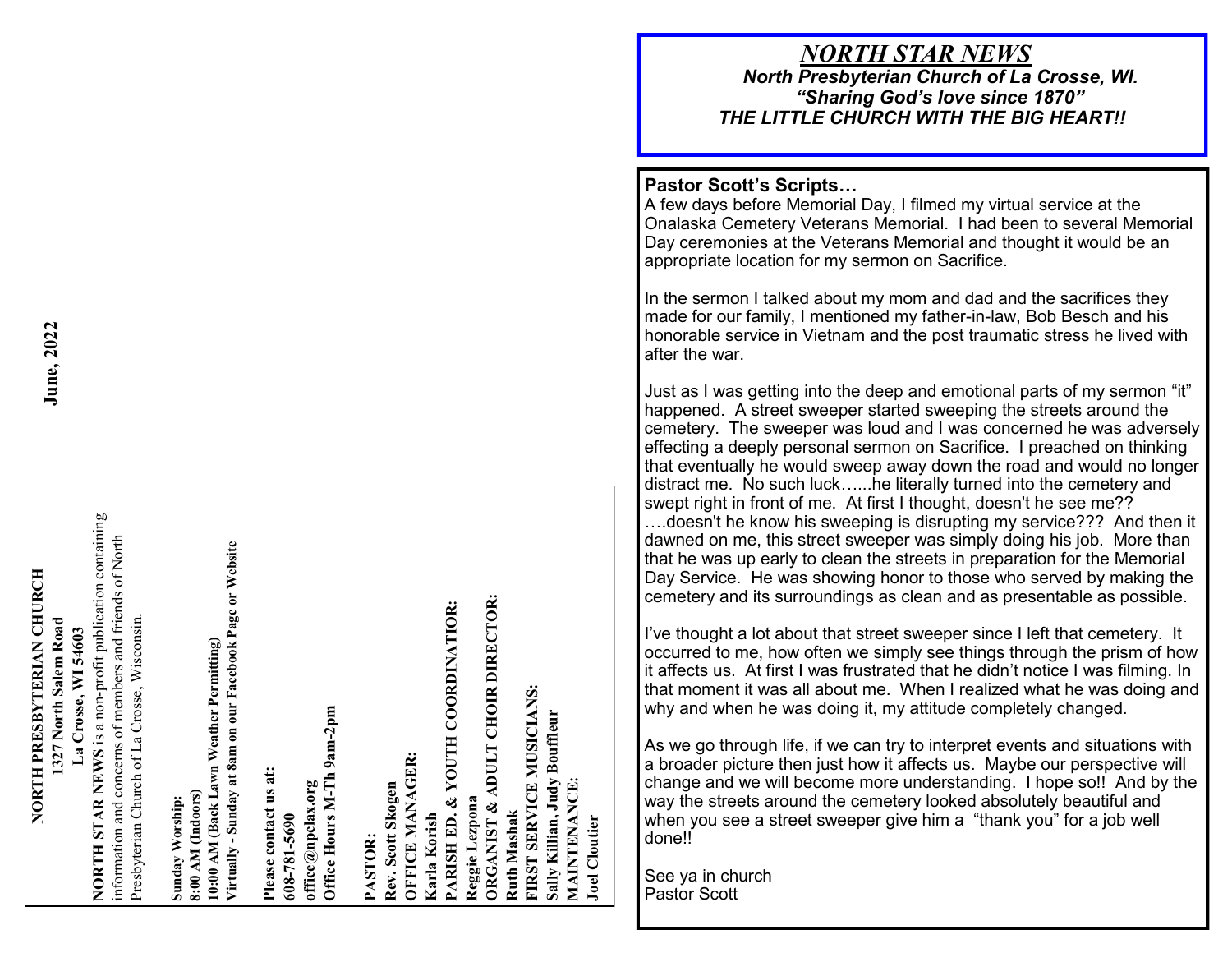Father's Day Silent Auction Pie Sale!!

Sunday, June 19th Enter a Silent Auction bid or for \$40 the pie is yours to take home!

Pies donations are welcomed and appreciated from all pie bakers in the congregation!!!

## **May 2022 Session Meetings Highlights:**

Yearly financial reports totals from March 31, 2022: Total income \$84,523.57 Total expense \$59,454.68 Net ordinary income \$25,068.89 Net income \$25,087.75 Cash and Investments \$637,508.73 Checking account balance \$139,847.47 (as of 5/4/22) Session members approved having six outdoor services for the summer, weather permitting, at the 10:00 services: May 29, June 19, July 10, July 31, August 14, and September 4. Starting in June, session members approved having worshippers stand, if able, at services for music; coffee hours for those interested in staying after services; collection trays in the narthex; and communion with the self-serve portions. Session members approved having the personnel committee interview and

hire potential candidates for the office manager and custodian positions.

## **OUTSIDE SERVICES FOR 2022**



Sunday, June 19 Sunday, July 10 Sunday, July 31 Sunday, August 14 Sunday, Sept. 4

Summer Vacation Bible School North Presbyterian Church Date: June 27th—30th Time: 1-3 (Monday, Tuesday, Wednesday) Thursday 8—4 p.m. (We will be going to Sugar Creek Bible Camp for "Explorer Day Camp")

## "Our God is an Awesome God" Sign-up in Narthex!!!



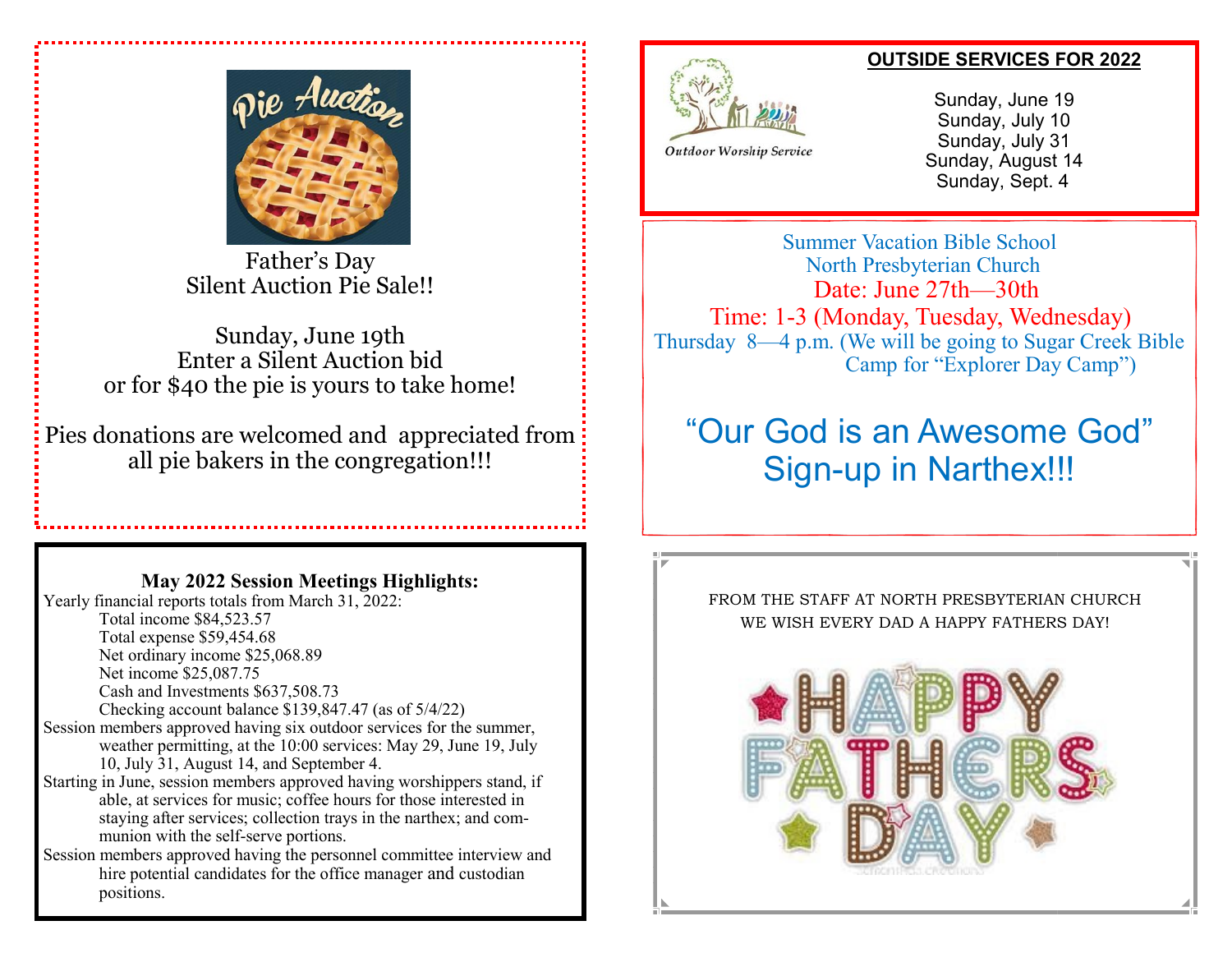





**Daughter of:** Deb Fullwood

**Graduate of:** Gale-Ettrick-Trempealeau High School

Grace is taking a gap year and working in management at **McDonalds** 

Hopes to start an acapella group at the Middle School.

 $\mathbf C$ 

 $\bullet$ 

### **OWEN KENNEDY**

**Son of:** Peter & Sarah Kennedy

**Graduate of:** Logan High School

He has been active in the Music Program, which includes Choir, Show Choir, Marching, Concert, and Jazz band.

He will be graduating Cum Laude and is a member of the National Honor Society.

His plans are to attend the University of Wisconsin Eau Claire and major in Music.

### \*\*\*\*\*\*\*\*\*\*\* **JUNE BIRTHDAYS** "米米米米米米米 <sup>1</sup> Tamara Johnson 13 Carissa Lee Macquire Werner Ron Hanson Deloris Britt 14 Tara Zielke 3 Karen Keim Kinsley Koxlien 4 Kallie Bean 16 Elwood Harebo 5 Sandy Stauffer 18 Megan Wells 8 Elizabeth Boecker Max Wruck Jeanne Steuck 19 Susan Hughes 10 Sandra Aukes 24 Phyllis Hyldahl 11 Grace Wells 29 Ben Harter 12 Henry Wruck

## **Annual Church Rummage Sale**

June 10th & 11th 7am-11am Volunteers are needed to help set up, assist the day of the sale, and to clean up Saturday at 11am.

> Set up Wednesday June 8 starting at 8am (Thursday if needed)

We will need "Strong men and women" to help to clean up on Saturday, June 11th